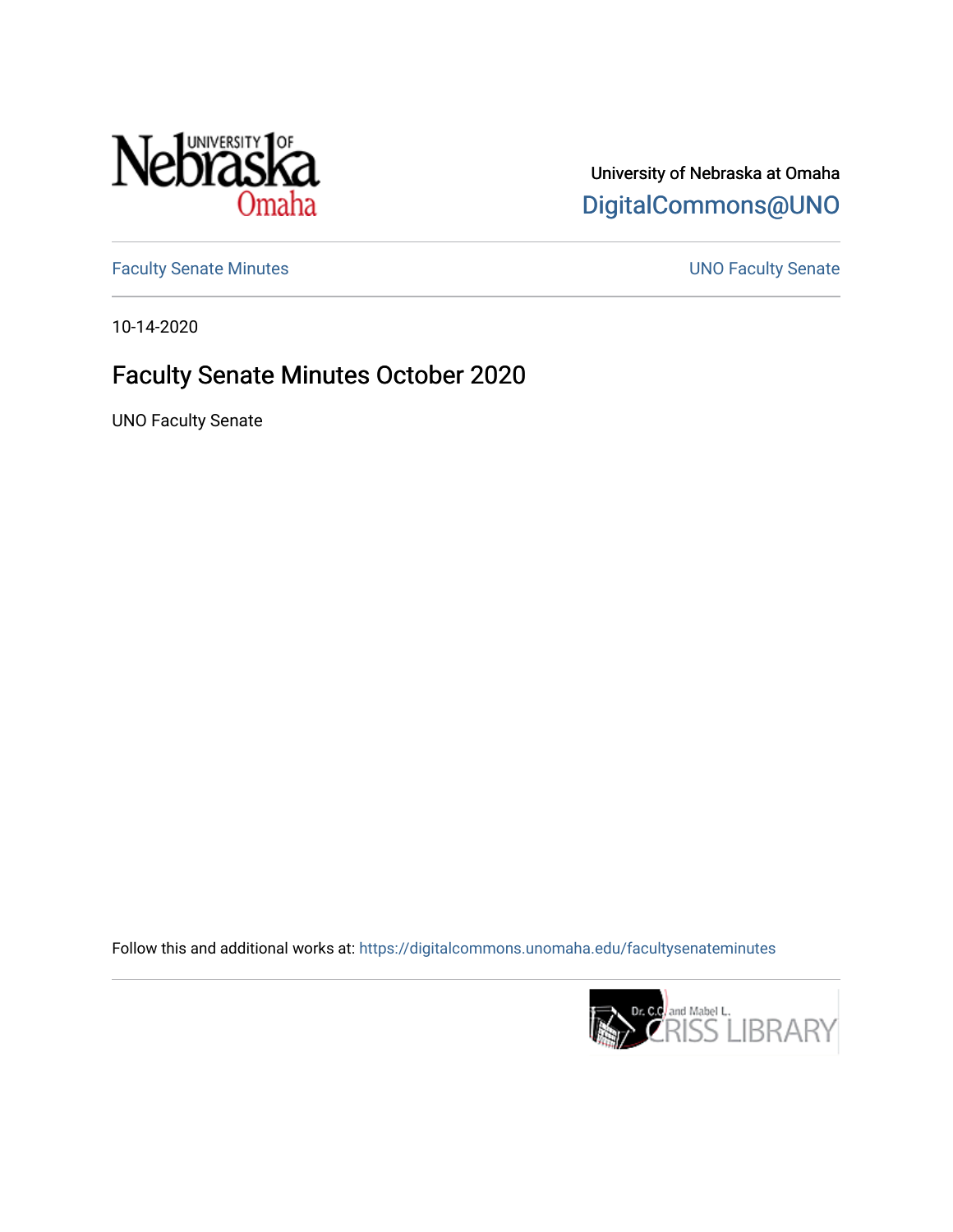

### **2020-2021 Faculty Senate Minutes Wednesday, October 14, 2020 Zoom**

**I. Official Call to Order:** President Ostler at 2:02 p.m.

#### **II. Minutes of September 9, 2020 were approved as distributed**

#### **III.Officers' Reports**

- **1. President's Report:** Senator Ostler
	- **A. Center for Bio-Medical Informatics Research and Innovation.** Deb Smith Howell and Ken Bayles presented the Center Proposal, which you should have all received for review. Although the FS does not need to consider a resolution on this issue, I would urge you to review the proposal and feel free to suggestion revisions and edits directly to Dr. Smith-Howell and Dr. Bayles. I have forwarded a memo thanking them for reaching out and allowing us to be part of the review of this document. That memo is available as an attachment to this agenda. (Attachments 2-3)
	- **B. Commit to Complete Initiative:** The campus has just completed *Road Maps* that are part of the Board of Regents' Commit to Complete initiative. UNO has documented a set of Road Maps to help our students and families see sequenced options for the four-year path within each of our undergraduate programs. Please find the page at the following link: https://www.unomaha.edu/academics/program-roadmaps.php. In an effort to share this information efficiently with students, it is being offered in multiple places where our students are likely to go for information. Advisors are directing students to these links for various links, and in particular making it a point to use Road Maps. You will find access to this page posted on each of the following links:

https://www.unomaha.edu/registrar/index.php

https://www.unomaha.edu/academics/majors-and-programs/index.php

https://www.unomaha.edu/registrar/students/before-you-enroll/classsearch/index.php

https://www.unomaha.edu/academics/index.php

According to Asst. Vice Chancellor Sarah Edwards, the next steps of this project will be to enter the plans into the undergraduate catalog for annual departmental verification. Having the ability to present and update these Road Maps will also enable the campus to consider implementing additional tools, such as the DegreeWorks Planner. Students would have the ability to play "What if" with their degree programs and evaluate sequenced course options from start to finish as they consider various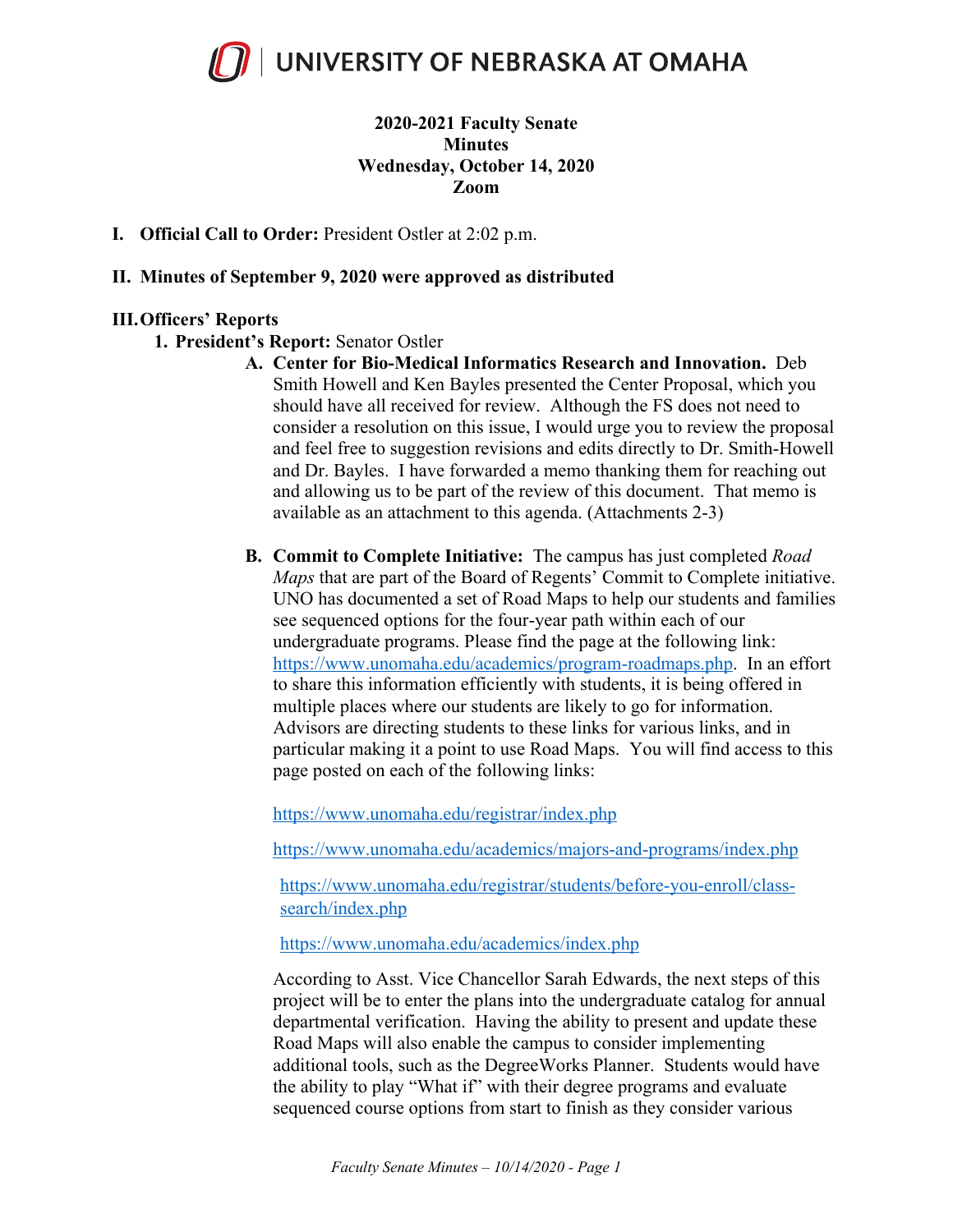degree offerings. Please thank the Academic Advisors who have made this happen. Additionally, this may require course information updates, particularly as it relates to online learning environments. Please be prepared to accept requests from Advisors and Chairs as the need for course updating becomes more interactive.

- **C. Policy and Compliance**: The *Bridge* program is now available. This is a compliance and training "one stop shop" for the professional and workplace training modules we all need to have in place. Up to this point, there have been lots of questions about timelines, access, how to locate, etc. This has been a legitimate issue because previously if we wanted to complete Title IX, for example, we would do that through Firefly. If we want Health and Safety training, we have to go somewhere else and so on. Bridge is from the same makers as Canvas and works in somewhat the same fashion. Courses can be added locally based on the need of the institution and there are some powerful analytic tools included that can provide a nice array of statistical breakdowns. UNO now has the necessary licenses for every staff and faculty on campus to use this app. Additional information about Bridge may be found at the following link: Nebraska.bridgeapp.com. This information should be shared within your college units so that faculty can immediately begin using for various training options offered.
- **D. COVID Tenure Clock**: Sr.V.C Kopp released a memo to the Deans describing aspects and options for modified review, reappointment, and tenure cycles due to Covid-19. An initial memo went out several weeks ago describing the process and since there have been some requests for clarification. The memo for the *stop* on the tenure clock for COVID distilled down to the following points.
	- **1.** Everyone has been given the extension. Doing this puts no one in the vulnerable position of having to ask for the extension. No one is forced to accept the extension and may elect to be reviewed 'on his/her original clock.'
	- **2.** For those who accept the extension this year, they may any time in the future ask to be reviewed on his/her original clock with no penalty. That decision would become binding. This does not prohibit faculty from requesting an extension for other reasons as noted in the CBA.
	- **3.** Any faculty member is welcome to submit a binder this year in order to obtain feedback. Doing so, or not doing so, will have no negative consequence. It should be noted that feedback can also be obtained during the regular annual review process in the spring, or at any time in conversation with departmental leadership.

Please be prepared to point to these items as a simplified explanation of the initiative and to direct any additional questions regarding extenuating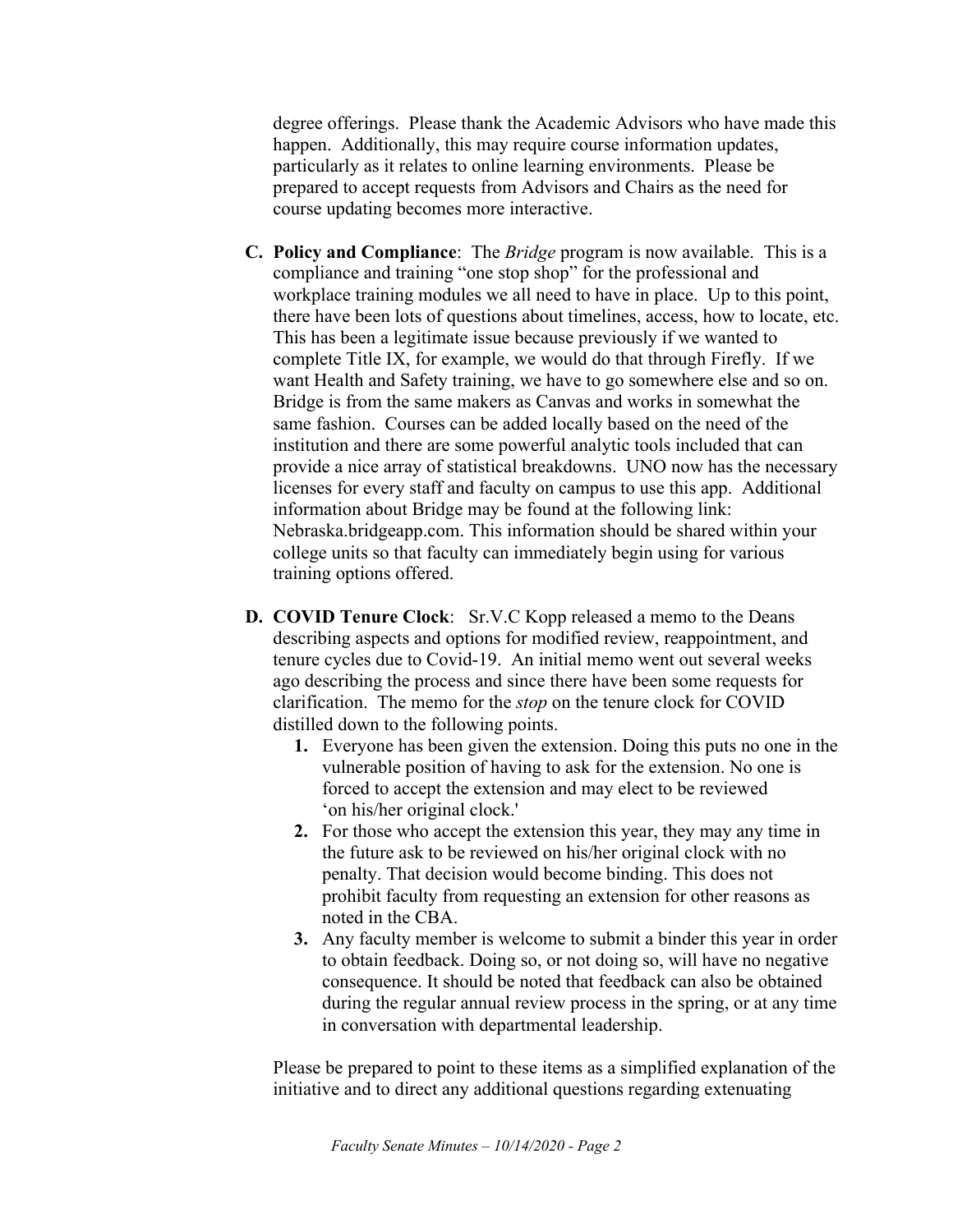circumstances to the Office of Academic Affairs.

*Senior Vice Chancellor Kopp stated that, at this time, no decisions have been made for faculty that will be joining in the future in regards to the changes made on the tenure clock due to COVID.*

**E. Staff Advisory Council**: Faculty Senate has been partnering a bit more with the Staff Advisory Council. SAC has requested assistance in making their message heard across campus about Salary inequities and increased workload obligations. Staff will not be receiving a salary increase this year and they are concerned that the combination of vacated positions and new processes related to remote/site based work environments is putting heavier obligations on staff across campus. SAC is considering their own Salary study since they feel like they have not had adequate success in getting data/salary survey information from campus resources. One of the biggest concerns is that many of the offices on other campuses doing the same jobs have 2-3 times the personnel resources and are paid substantially more for what equates to less work. Reported moral is considerably lower than it has been in the past and is leading to attrition. Anything that Faculty can do to help support the people who support us will be an important step to continuing the partnership between Staff Advisory Council and Faculty Senate.

*Senior Vice Chancellor Kopp and Chancellor Gold also informed the Senate that the deans of each college have been urged to review staff positions and adjust salaries for staff that have taken on new duties and that the SAC have also been informed of this.*

#### **F. Auxiliary Appointments:** Distinguished Associate

Professor/Distinguished Professor Auxiliary Appointments were discussed last year in Faculty Senate and were instituted to address salary inequities and other issues do to extended service-based assignments which are typically not part of workload calculations. These appointments comply with the current contract and were designed to be funded by the individual colleges. To my knowledge, none of these appointments have yet been offered this year. The specifics of the appointments have not been standardized and comments coming out of the Deans forum suggest that additional information might be helpful under the topics of: how many appointments per college would be appropriate, what is the honorarium amount/year, what are eligibility requirements, how long would an appointment last, are renewals possible, etc. UPDATE 10-13-20: Academic Affairs has released a memo to the Deans calling for "Distinguished" Auxiliary Appointment nominations to be submitted this year for funding in the AY 21-22. Please be looking for those announcements, help your Deans distribute the message, and possibly help set up selection criteria/protocols.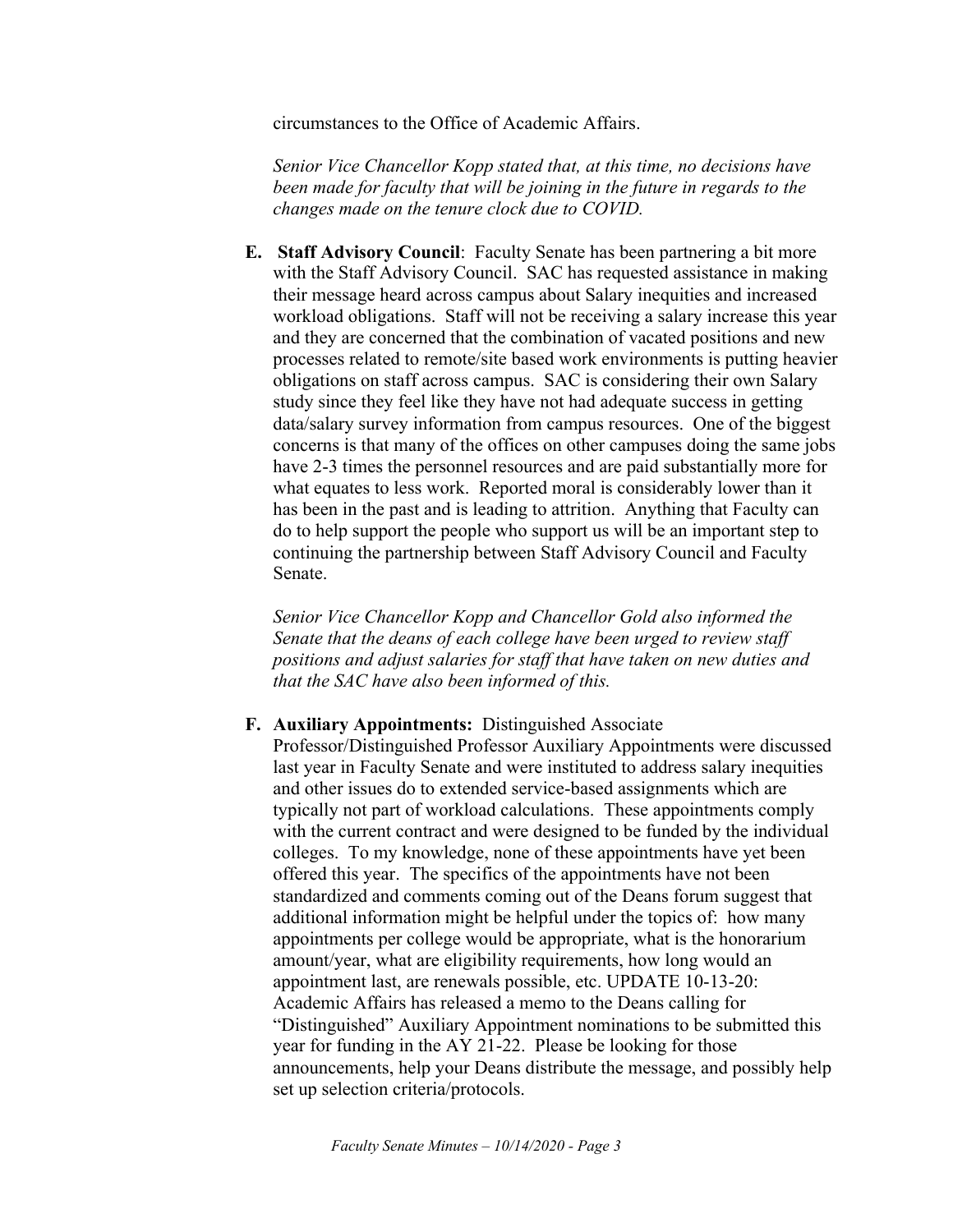**G. University Reappointment, Promotion, and Tenure Guidelines:** The Office of Academic Affairs has identified the need to update the University level RP&T guidelines. With some of the current FS efforts including the proposal for Non-Tenure Track Faculty Promotion will need to include review and evaluation protocols for promotions at this level. Further, in order for Academic Affairs to be consistent with the various college decisions, and more consistent "common denominator" would be appropriate. Sr.V.C Kopp has requested input from Faculty Senate as his team moves forward on this project. Dr. Kopp will be identifying a possible committee membership list so if you have suggestions as to appropriate committee members, please pass those along within your resident colleges.

### **2. Executive Council Report:** Senator Qureshi

- **A.** Accept Senator Jodeane Brownlee's resignation
- **B.** Approve President Ostler's appointment of a bylaw revision committee

### **3. Secretary's Report on EO&A Meeting:** Senator Surface

### **A. Chancellor Gold & SVC Kopp Updates:**

- **1.** Budget updates given record enrollments in some areas
- **2.** Campus function updates

### **B. Faculty Senate Issues/Updates:**

- **1.** Faculty Senate Coordinator position hired and functioning… thanks for putting up with the bumps over the summer and early fall
- **2.** J-term/Calendar work with Student Government UNO
- **3.** AAUP Cooperative work with Non-Tenure Track Faculty Promotion proposal for possible inclusion in the Bargaining agreement
- **4.** We are about to launch into some new Policy and Compliance issues and hope to work more extensively with Drew Nielsen on these issues, particularly those that help us support students during this difficult time

| 2020-2021 Resolution Action Table<br>(Action Pending and Current Resolutions/Written Replies) |                                        |                                                                          |                 |                                                   |               |                 |                       |                                 |  |  |  |
|-----------------------------------------------------------------------------------------------|----------------------------------------|--------------------------------------------------------------------------|-----------------|---------------------------------------------------|---------------|-----------------|-----------------------|---------------------------------|--|--|--|
| Res.#                                                                                         | Date<br><b>Senate</b><br><b>Passed</b> | Title                                                                    | Admin<br>Accept | <b>Sent for</b><br><b>Senate</b><br><b>Action</b> | <b>Denied</b> | <b>Deferred</b> | In<br><b>Progress</b> | Final<br><b>Action/Resolved</b> |  |  |  |
| 4418                                                                                          | 6/3/2020                               | Diversity, Equity,<br>Access & Inclusion<br>- Be a Maverick<br>Statement |                 |                                                   |               |                 |                       | Resolved                        |  |  |  |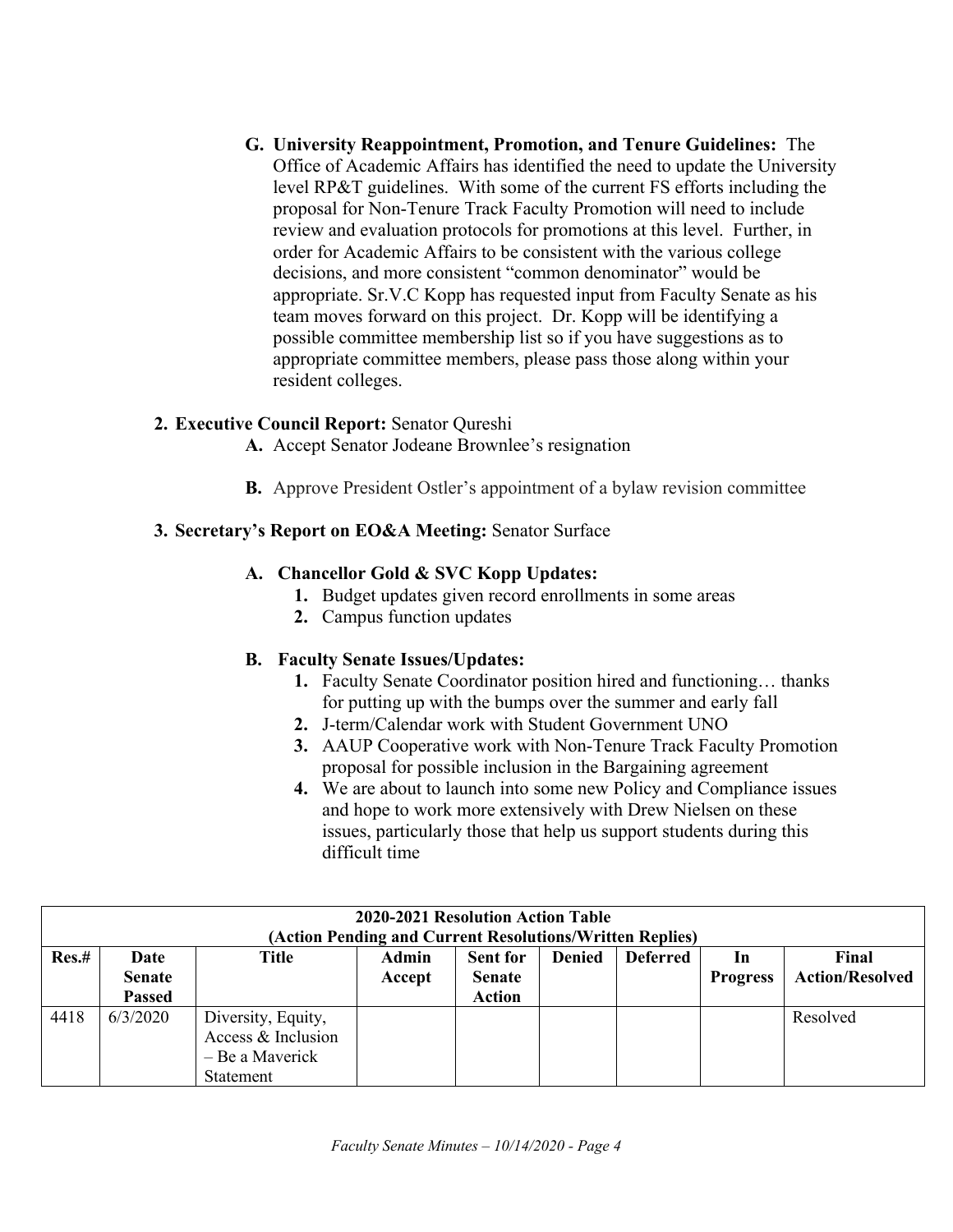| 4419                     | 9/10/2020 | <b>Faculty Grievance</b> |  |  |  |  |  |  |  |
|--------------------------|-----------|--------------------------|--|--|--|--|--|--|--|
|                          |           | Committee to             |  |  |  |  |  |  |  |
|                          |           | replace Donna            |  |  |  |  |  |  |  |
|                          |           | Dufner (retired)         |  |  |  |  |  |  |  |
| 4420                     | 9/10/2020 | Professional             |  |  |  |  |  |  |  |
|                          |           | <b>Conduct Committee</b> |  |  |  |  |  |  |  |
|                          |           | to replace Harmon        |  |  |  |  |  |  |  |
|                          |           | Maher whose term         |  |  |  |  |  |  |  |
|                          |           | has expired.             |  |  |  |  |  |  |  |
| 4421                     | 9/10/2020 | Academic Freedom         |  |  |  |  |  |  |  |
|                          |           | and Tenure ballot        |  |  |  |  |  |  |  |
|                          |           | for distribution to      |  |  |  |  |  |  |  |
|                          |           | full-time UNO            |  |  |  |  |  |  |  |
|                          |           | faculty, which is to     |  |  |  |  |  |  |  |
|                          |           | elect two tenured        |  |  |  |  |  |  |  |
|                          |           | faculty members          |  |  |  |  |  |  |  |
| <b>TO BE FOLLOWED UP</b> |           |                          |  |  |  |  |  |  |  |
|                          |           |                          |  |  |  |  |  |  |  |
| <b>CARRIED FORWARD</b>   |           |                          |  |  |  |  |  |  |  |
|                          |           |                          |  |  |  |  |  |  |  |

### **IV.Standing Committee Reports**

**A. Committee on Academic and Curricular Affairs:** Senator Wessling

### **1. Teaching Evaluations:**

Per ACAC's motion last year, an ad hoc committee of faculty and administration is being formed to examine the current teaching evaluation process. As we do not yet know the scope of the ad hoc committee's work, ACAC will wait and see if there are additional angles for the committee to examine in regards evaluating teaching effectiveness

# **2. Attendance Policy:**

The Office of Academic Affairs is looking into developing a new permanent attendance policy that accommodates religious holidays. This is different from the Interim Attendance Policy that Faculty Senate passed last March that removed the requirement for students to present supporting documentation to justify absences resulting from illness. The committee will try to find out more information about this new attendance policy proposal. Senator Benenson will follow up with Dr. Ostler and identify what needs to be covered in the attendance policy.

### **3. Academic Issues with Adding a J-Term:**

The committee will investigate the academic implications arising from the proposed addition of a 3-week J-Term.

Results of the Student Government survey of over 1600 students indicate that 70% supported the idea of a J-Term. Students supported it for many reasons. A cursory look at the survey free-form responses indicates the following recurring reasons: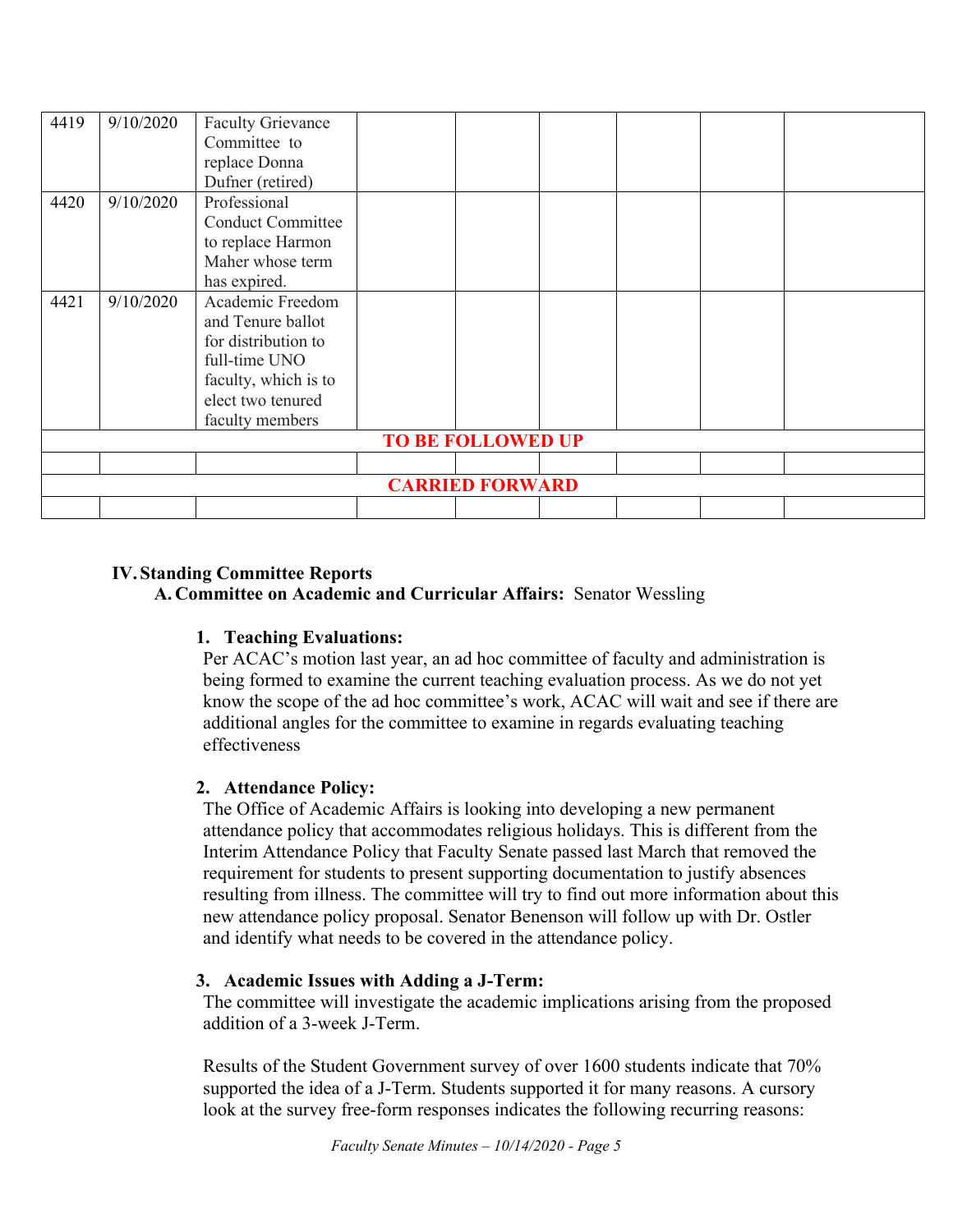- **A.** a way to get ahead
- **B.** a way to spread the course load
- **C.** a chance to take courses they otherwise would not take
- **D.** it gives a longer winter break, which some can use to work more
- **E.** it would not benefit them but they are sure others would benefit
- Here are some students' recurring concerns with the adjusted calendar

### **A. J-Term:**

- **1.** unrealistic to compress 3-credit hour class into 3 weeks
- **2.** Saturday classes interfere with work

### **B. Modified Spring Semester**

- **1.** not happy with a shortened spring break
- **2.** a shortened spring would make some already challenging classes more difficult
- **3.** delays the end of spring semester messes up graduation and summer plans

Should the J-Term move forward, Student Government also recommended the establishment of several working groups to tackle academic, financial, health, and logistical concerns, as well as concerns for inclusion of non-traditional students.

In a recent AAUP meeting, faculty also expressed concern that some students might have an unrealistic view of courses that can be offered, that courses offered may not have enough enrollment, that some faculty will have no time to reset, incompatibility with courses that cannot be rushed, availability of support services like Speech and Writing Centers, etc. On the other hand, some faculty see the opportunity for teaching new classes, like foreign languages or study abroad.

The committee seeks input from faculty to understand what courses can and cannot be offered, and from administration to understand what can and cannot be done with the calendar. Senators Tocaimaza-Hatch, Siy, and Harbour will look into getting faculty input on what can be offered and also identifying best practices from other universities, while Senators Wessling and Robinson will look into getting administration input, particularly on the calendar impact. Once there is an understanding of what is realistically possible, the committee will meet with Student Government to obtain feedback.

### **B. Committee on Educational Resources & Services:** Senator Stacy

### **1. Facilities and Administration (F&A) Issues**

- **A.** James Shaw summarized information about F&A costs gathered by the ER&S Committee last year:
	- **1.** The typical rate is 46.5%
	- **2.** Some grants stipulate that there be no F&A costs. In some cases, F&A may be set at 10%-20%
	- **3.** Some question as to whether F&A is treated as a revolving account by departments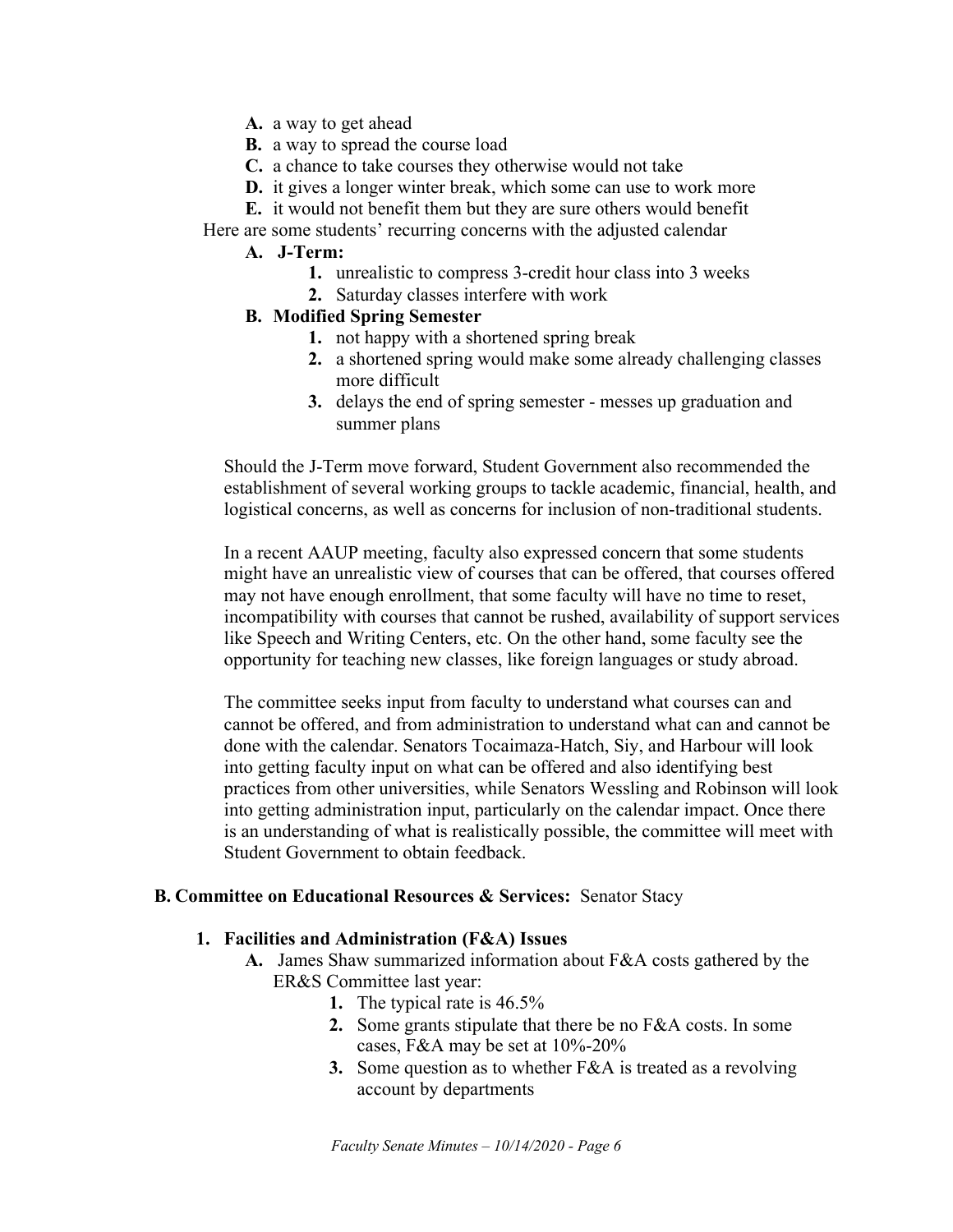- **4.** The distribution procedures appear to vary by department and by college
- **5.** The committee reviewed the report it made to the Faculty Senate in December 2019 – that sheet is attached
- **6.** Richard Stacy reported to the Committee that he joins the Executive Committee in monthly meetings with the Chancellor and Senior Vice Chancellor. He has since discovered that Committee Chairs do not attend that meeting. Nevertheless, he will request that the President ask the Senior Vice Chancellor if there have been any updates on the F&A policy since March 2020

# **2. Paul Beck Memorial Scholarship**

- **A.** James Shaw provided the following information about the Scholarship:
	- **1.** Paul Beck was a popular Professor of History from the 1950 to 1975
	- **2.** Donations may be made to the scholarship fund at: https://commerce.cashnet.com/UNOCW?itemcode=CW-**PBECK**
	- **3.** Last year the committee set the scholarship amount at \$500. Last year the committee received about 100 applications, and it awarded 8 scholarships (6 undergraduate and 2 graduate students based on the proportion of applications from each group)
	- **4.** Members of the ER&S Committee review and follow a rubric to score the applications
	- **5.** The ERS Committee reports the scholarship awards at the April Meeting of the Faculty Senate

# **3. J-Term**

**A.** There was a brief discussion of issues related to J-Term but no resolutions were considered

# **C. Faculty Personnel & Welfare Committee:** Senator Helm

**1.** The Committee reviewed and clarified its current assignment: **To facilitate and provide guidance to faculty who have had their Board of Regents Bylaw 4.1 violated and are seeking resolution.**

# **A. Bylaws of the Board of Regents**

Chapter IV. Rights and Responsibilities of Professional Staff 4.1 Academic Responsibility. Membership in the academic community imposes certain obligations. These obligations include the following duties of academic responsibility: (a) To respect: (1) the dignity of others; (2) the right of others to express differing opinions; (3) the right of others to be free from fear, from violence, and from personal abuse; and (4) the right of the University community to be free from actions that impede its normal functioning.

**2.** The Committee met with Connie Schaffer, Director of Ombuds Services, to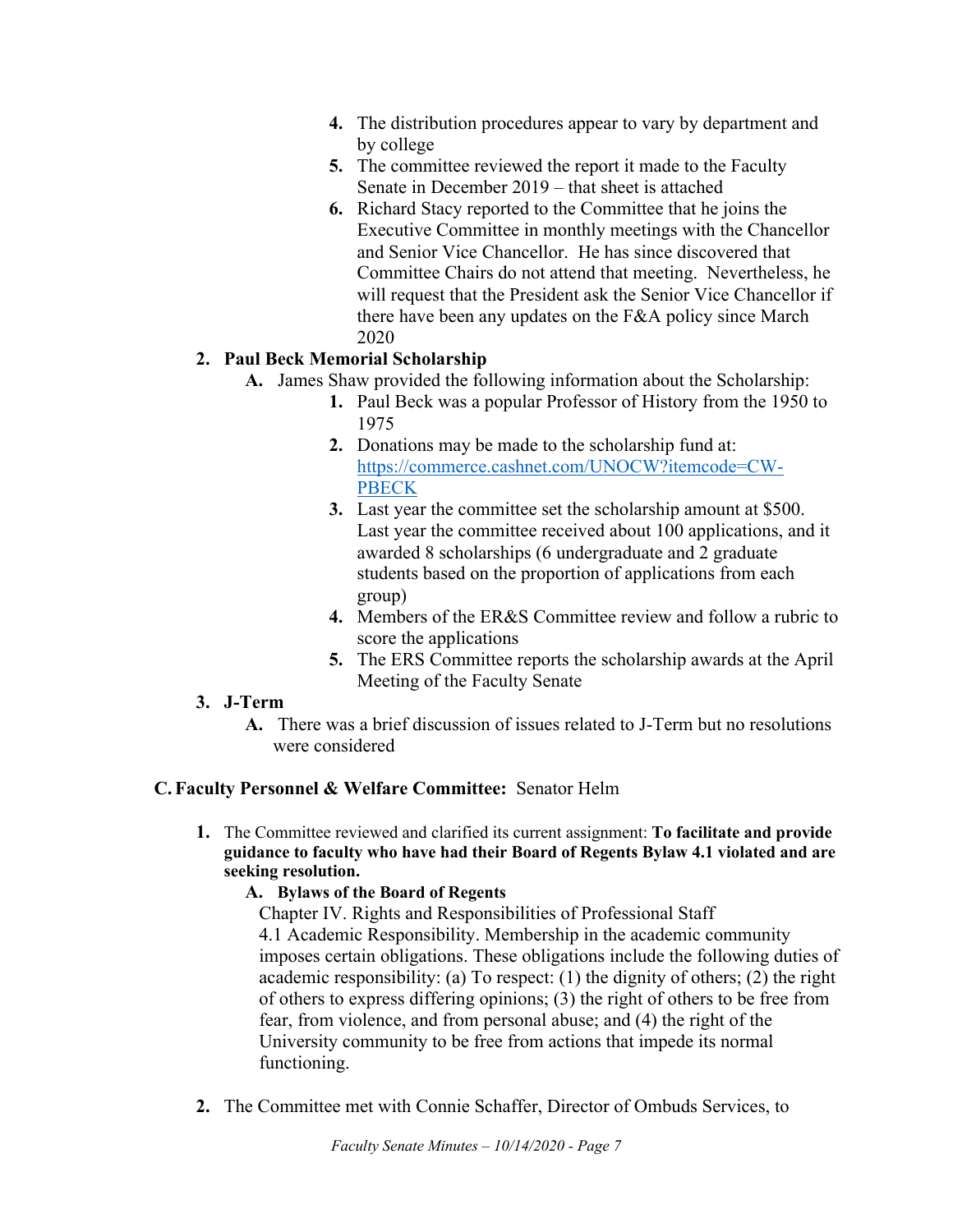identify resources available to faculty.

### **Grievance Committee**

https://www.unomaha.edu/faculty-senate/faculty-committees/faculty-grievance.php

### **The Professional Conduct Committee**

https://www.unomaha.edu/faculty-senate/faculty-committees/professionalconduct.php#policiesand-rules-of-procedure

### **Ombuds Services**

https://www.unomaha.edu/ombuds-services/index.php

### **Title IX**

https://www.unomaha.edu/office-of-equity-access-and-diversity/title-ixinformation/index.php

### **Human Resources**

https://www.unomaha.edu/human-resources/index.php

### **College Resources**

Department Chair/Coordinator, School director, College Dean

- **3.** The Committee identified individuals on campus charged with addressing faculty personnel concerns and is currently scheduling interviews with them
- **4.** The Committee noted that each UNO resource has a different mission and the outcomes vary. We identified a need to clarify the procedures and outcomes for each process.
- **5.** The Committee decided that the best result for this project is to create a flow chart that identifies starting points for faculty, how each resources may or may not lead to a solution and how to move from one resource to another. Dr. Schaffer has volunteered to collaborate with the committee on this document

*Vice Chancellor Kopp urged the committee to factor in Vice Chancellor Candice Batton when working on identifying resources available to faculty.* 

### **D. Committee on Goals and Directions:** Senator Schulz

- **1.** Review of potential topics for the year
- **2.** Laddering proposal for full-time instructors
	- **A.** Cameron provided an update on the laddering proposal for full-time instructors
- **3.** Discussed career path opportunities and support for adjunct instructors
	- **A.** Remain a separate initiative from full-time instructors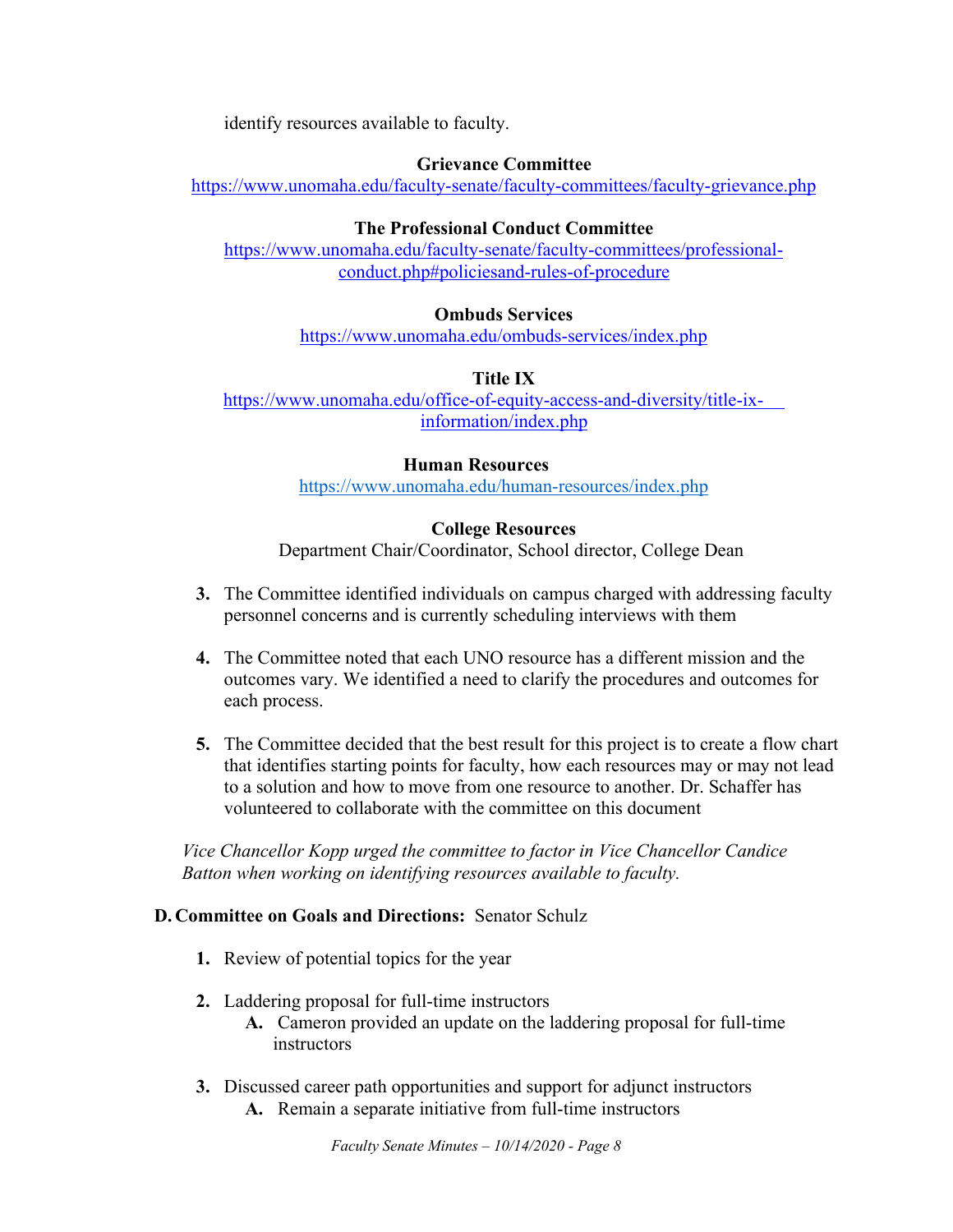- **B.** Possible areas of support
	- **1.** Reduced parking fees
	- **2.** Technology support, including webcams
	- **3.** Affordable access to the Wellness Center
	- **4.** Tuition reimbursement
- **C.** Discussed administrative oversight of adjunct instructors
- **D.** Discussed a potential survey of adjunct instructors
- **E.** Contact central administration about credit hour production of adjunct instructors
	- **1.** Steve will contact central administration (Hank Robinson, Aileen Warren, Cecil Hicks)
- **F.** Discussed potential a need for representation on the Faculty Senate by adjunct instructors
- **G.** Charles will draft a document for consideration
- **4.** Sustainability on campus
	- **A.** Identified the wide variety of initiatives on campus
	- **B.** Harmon will gather information about the Center for Sustainability
- **E. Professional Development:** Senator Rech (Vice Chair)
	- **1. The following four problems have been identified for the committee to work on:**
		- **A.** Language approved by the NU Board of Regents August 14 amends the sexual misconduct policy and updates procedure for how it responds to sexual misconduct reports. What is the protocol for UNO faculty?

*Recommendation*: Contact Sara Wil Interim Coordinator with Title IX. 402-554-2120 or sweil@unomaha.edu -Does language address potential misuse by students who use it as harassment of faculty?

**B.** Collective Bargaining agreement/negotiation involving instructors and lecturers afforded the same protection(s) by AAUP as tenured faculty.

*Recommendation:* Contact Union representative to seek advice and counsel

**C.** Senator Krasnoslobodtsev proposed a survey of faculty before the big renovation of Durham Science Building. The survey would inquire what the faculty would like to see this renovation change or bring about that would help their professional growth. For example, if someone was considering a different instructional model that requires special room layout, or a research space that needs water supply or fume hood put in. As per Iulia's comment, perhaps asking for wider, more comfortable desks for students to take paper/pencil notes/tests

It would be a good opportunity to get those thoughts in before all the planning of renovation is finalized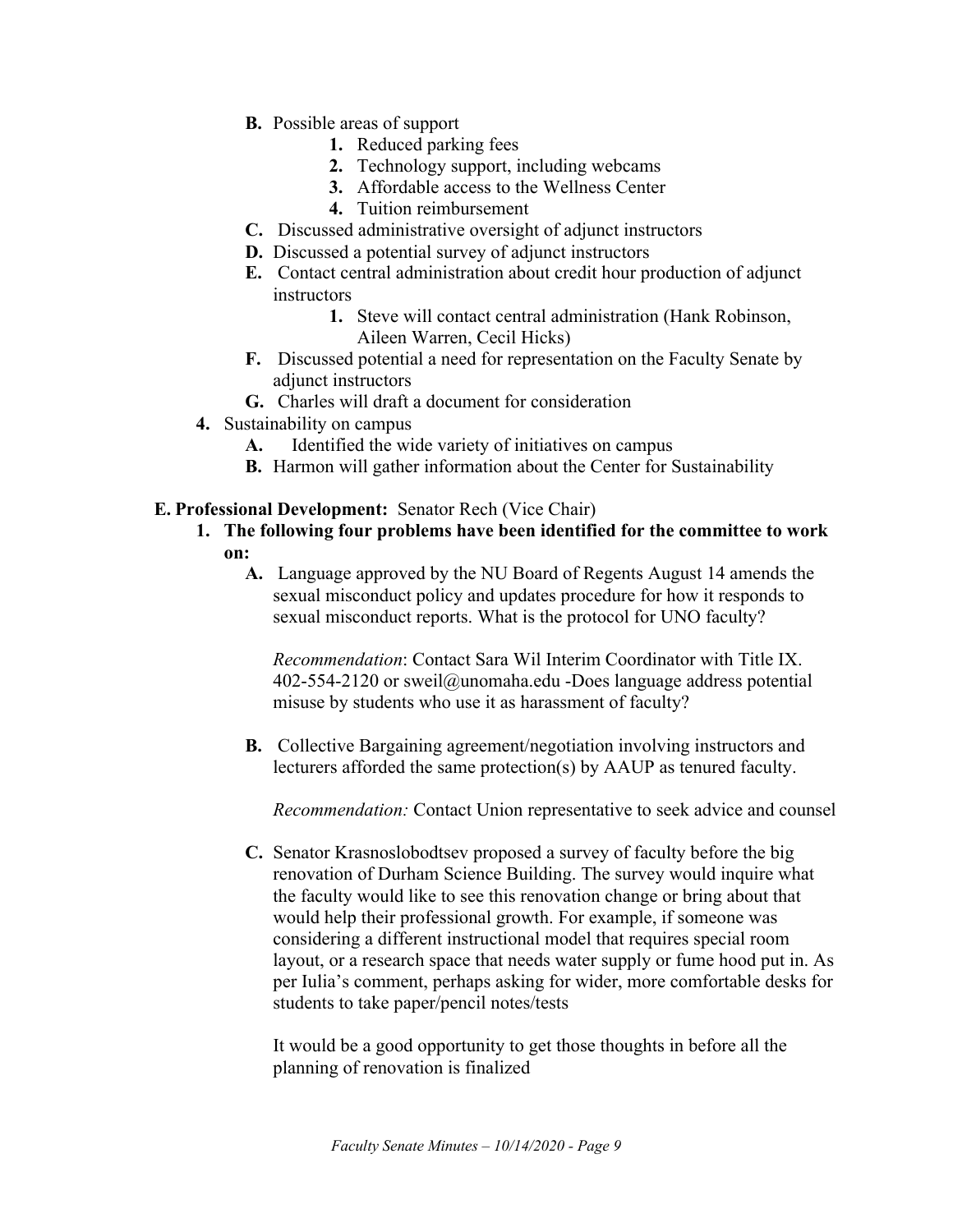This survey would also allow us to gather Faculty's thoughts, ideas, and concerns about professional development both in research and education

*Recommendation:* contact the Faculty Senate liaison to the University Committee on Facilities Planning.

**D.** A resolution was proposed in the September Faculty Senate meeting seeking a statement of support for social justice training in all aspects of the University and in public institutions.

*Recommendation:* Members of the PD Committee suggested clarity on language between "statement of support" and "social justice training." The committee would also seek details regarding what is the resolution's goal. Is this something that is established in another committee?

### **F. Committee on Committees:** Senator Anderson

- **1.** Committee assignments (UCRCA)
	- **A.** Resolution 4422, additional University Committee appointments. BE IT RESOLVED that the following names go forward as Faculty Senate appointments to the University Committee on Research & Creative Activity: Jennifer Harbour (A&S Social Sciences, Black Studies) for a term to August 2022, and Patrice Proulx (A&S Humanities, Foreign Languages & Literature) for a term to August 2023.

*Motion passed by voice vote.*

- **2.** cHarmony and Faculty Senate website were covered for new members
- **3.** Academic Freedom & Tenure Committee election. Votes cast for the Committee on Committee's three nominees to elect two tenured faculty to serve three-year terms to October, 2023, on the Academic Freedom & Tenure Committee were: Shari DeVeney (EHHS) – 79 votes, Nancy Kelley  $(CPACS) - 110$  votes, Andrew Smith  $(A&S, Math) - 84$  votes. Resolution 4421: **Academic Freedom & Tenure Committee election** In accordance with Article VIII.B.1 of its bylaws, the UNO Faculty Senate has elected by ballot vote from the three nominees brought by the Committee on Committees, both tenured faculty, Nancy Kelley (CPACS) and Andrew Smith (A&S, Math) to serve a three-year term from October 14, 2020, to October 11, 2023.
- **4. Resolution** 4419 Faculty Grievance Committee
	- **A.** Election of Associate Professor to Faculty Grievance Committee One Associate Professor to be elected from the following two nominees to serve three-year terms from October 14, 2020, through September 13, 2023, to replace Michelle Black, whose term has expired.
		- **1.** Matthew Heesch (CEHHS)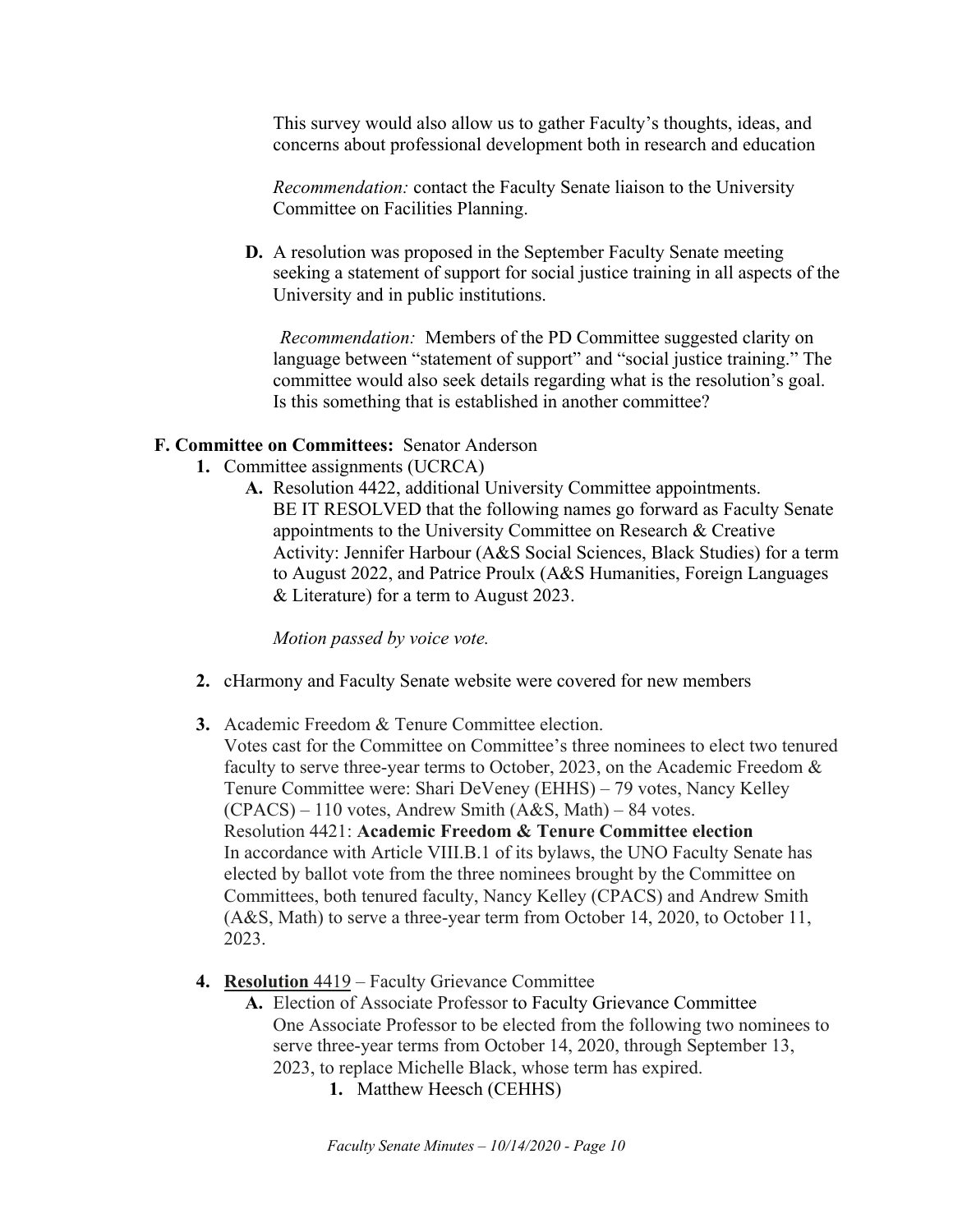**2.** Deborah Circo (CPACS)

*Total votes cast for Associate Professor nominees: 27; for Deborah Circo: 18, for Matthew Heesch: 9.*

- **B.** Election of FP&W representative to Faculty Grievance Committee One member of the Faculty Personnel & Welfare Committee to be elected for a one-year term, from October 14, 2020, to September 8, 2021, to replace David Helm, whose term expired.
	- **1.** Claudia Garcia
	- **2.** Ziaul Hug

*Total votes cast for Faculty Personnel & Welfare nominees: 28; for Claudia Garcia: 19, for Ziaul Huq, 9*

*Resolution 4419 – Elections to Faculty Grievance Committee In accordance with Article VIII.B.1 of its bylaws, the UNO Faculty Senate has elected by ballot vote from the two nominees brought by the Committee on Committees: Associate Professor, Deborah Circo (CPACS) to serve a three-year term from October 14, 2020, to September 13, 2023, [to replace Michelle Black]; and tenured member of the Faculty Personnel & Welfare Committee Claudia Garcia to serve a one-year term from October 14, 2020, to September 8, 2021 [to replace David Helm].*

### **5. Future Business:**

- **A.** Need to get the website to match committee structures
	- **1.** Some issues are on the Faculty Senate side
	- **2.** Need to contact people not in the cHarmony system so that our files are complete
	- **3.** Need to compare cHarmony and the Faculty Senate page and they need to match
- **B.** Need to make sure all committees have a Chair/someone responsible for scheduling meetings
	- **1.** Technically, there is a form on the Faculty Senate webpage that our Committee Reps are supposed to fill out to keep us in the loop

### **V. Other Faculty Senate Committees**

**A. Ad hoc Committee on Faculty Advancement:** Senator Ostler (Attachment 4)

Senator Qureshi presided over the meeting while Senator Ostler presented on the Ad hoc Committee on Faculty Advancement.

#### **Resolution**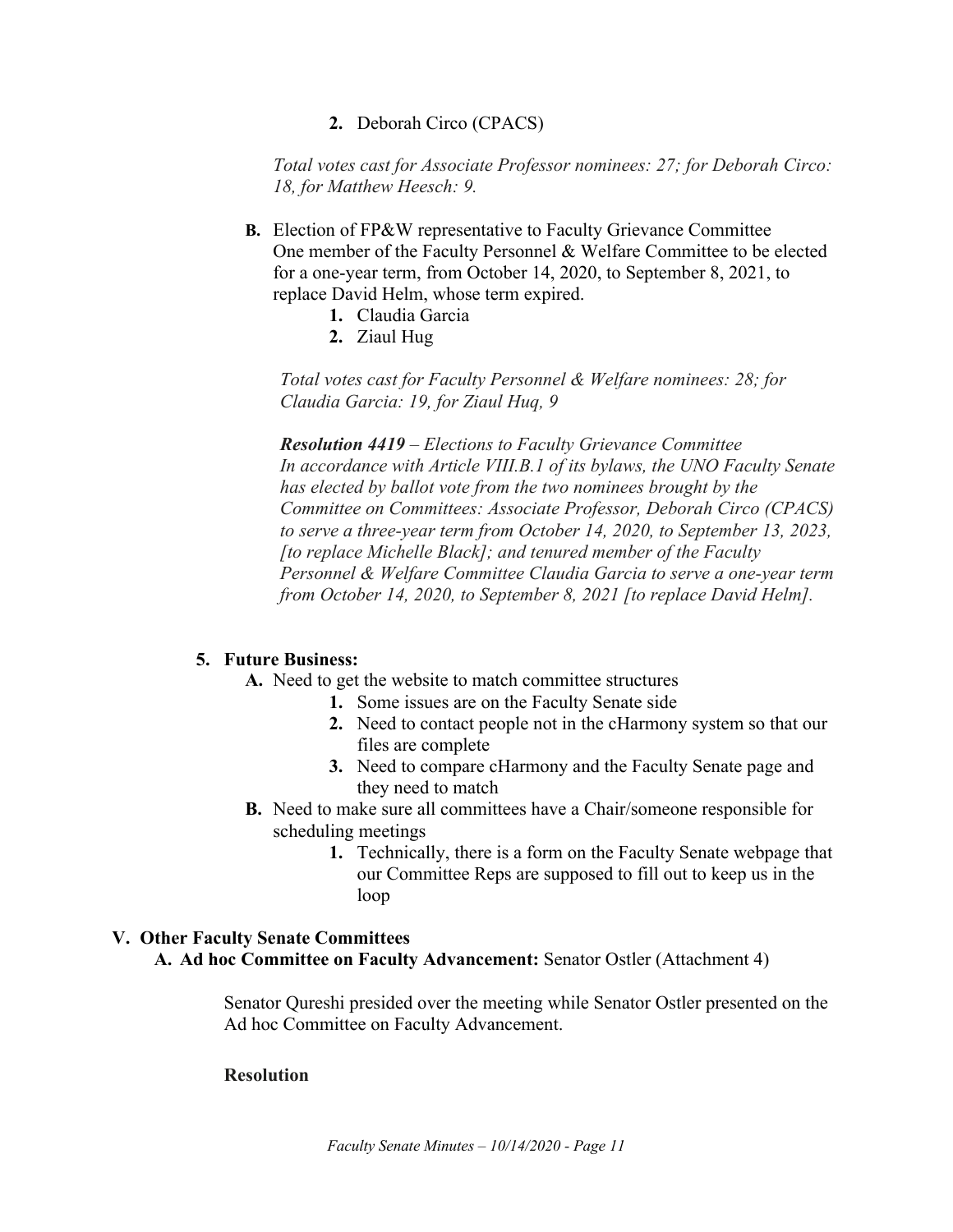**WHEREAS** the Faculty Senate ad hoc Committee on Faculty Advancement has met with instructional faculty (instructors and lecturers), spoken with cognizant campus officials, and examined other institutional models of laddering advancement

**WHEREAS** approximately 24% of full-time instructional faculty at UNO are non-tenure track and do not currently have promotion options beyond the rank of Lecturer

**WHEREAS** the lack of promotion options for instructional faculty does not incentivize faculty to engage in professional development

**WHEREAS** the committee has constructed a model of advancement to meet the professional advancement needs of instructional faculty and provided the attached Instructional Faculty Promotion/Rank System Proposal

**WHEREAS** the Faculty Senate has reviewed the proposal and finds that it would improve the careers of instructional faculty and help retain talented educators on the UNO campus

**BE IT RESOLVED** that the UNO Faculty Senate does hereby endorse the attached non-tenure track faculty promotion Proposal and recommends that the Chief Negotiator for the collective bargaining representative of the UNO faculty, the UNO Chapter of the American Association of University Professors ("UNO AAUP"), propose its incorporation into the next collective bargaining agreement between the UNO AAUP and the Board of Regents of the University of Nebraska (the "Board"), and that the UNO AAUP and the Board negotiate in good faith over the Proposal.

*Further Discussion: Senator Ghandi asked whether or not it would be better to appoint a separate committee to review senior lecturer positions instead of the RPT committee reviewing it. Senator Ostler responded that there would be faculty oversight and that the promotion is not at the pleasure or discretion of a chair or dean; there would be a formal structure and formal feedback that would span a series of promotion. Senator Sample asked Senator Ostler why she is working on this issue within her college and questioned whether or not she had to wait until the model had been approved to share it with her college. Senator Ostler reminded her that the Senate approval of this document simply meant that it would be used during Collective Bargaining, not that it would immediately implemented throughout the university. She is allowed to share the model with her college once the senate has approved it should she wish to do so. Senator Wessling asked whether or not there was going to be any language regarding the research done by professors when they are up for promotion or if that is left to the discretion of the college. Senator Ostler explained that the focus of this document is in instructional productivity and research production is not a part of it. Vice Chancellor Kopp added that if this proposal is implemented through Collective Bargaining, the RPT guidelines would be sure to say that the RPT process for this track of full-time faculty would be based purely around teaching and service and not research. Chancellor Gold asked what is the intent of doing with this document. Senator Ostler responded that this document is for AAUP and for our current Academic Affairs to have the will of the faculty known during Collective*